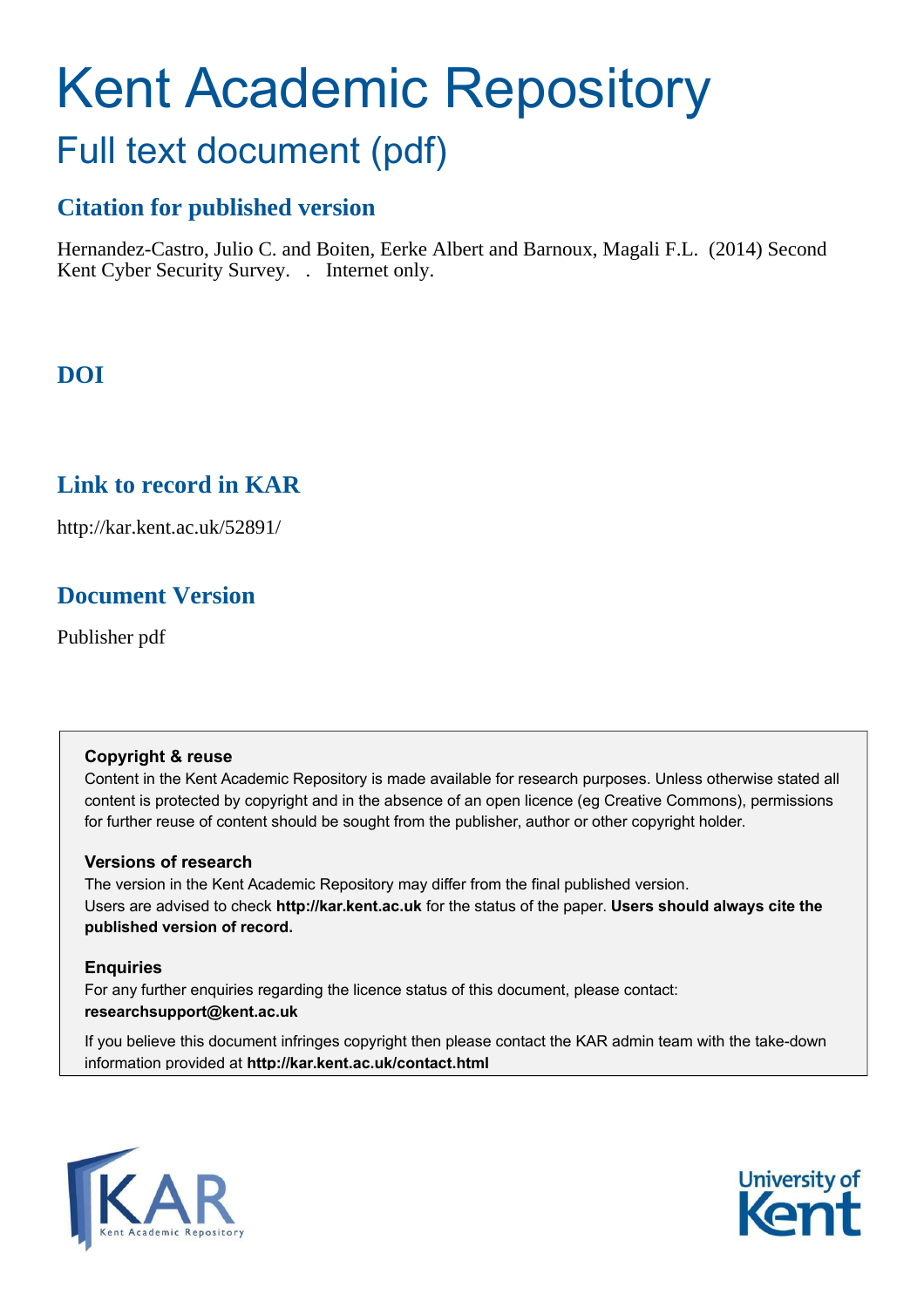# University of<br>Kent Komputing

#### **Background**

The **Interdisciplinary Research Centre in Cyber Security at the University of Kent in Canterbury** recently launched a second online survey<sup>1</sup> in order to get a better picture of the prevalence and impact of cybercrime victimisation, cyber security practices, and risks as seen by a sample of the UK population.

#### **Executive Summary**

The survey was composed of 8 questions that covered a wide range of cybercrime and cyber security related issues, and was carried out between the 22<sup>nd</sup> and the 24<sup>th</sup> of January, 2014. A total of 1,502 individuals from throughout the UK responded to the survey, of the 968 who indicated their gender, 407 were male and 561 were female. Ages were recorded in bands from 18 to 65+. Participants were asked about their experiences of cybercrime and cyber security practices over the last 12 months between January 2013 and January 2014. All eight questions were answered by each participant.

1. The majority of respondents felt at risk of being a victim of online crime over the last twelve months (67.7%), representing 926 individuals from the total sample (n=1,502). However, a significant proportion declared not feeling any risk at all (6.6%), just under 100 people, suggesting more work needs to be done in terms of campaigns for raising public awareness and education over the threat presented by online crime.

<u>.</u> 1

Through Google Consumer Surveys. More details of the service at <http://www.google.com/insights/consumersurveys/home>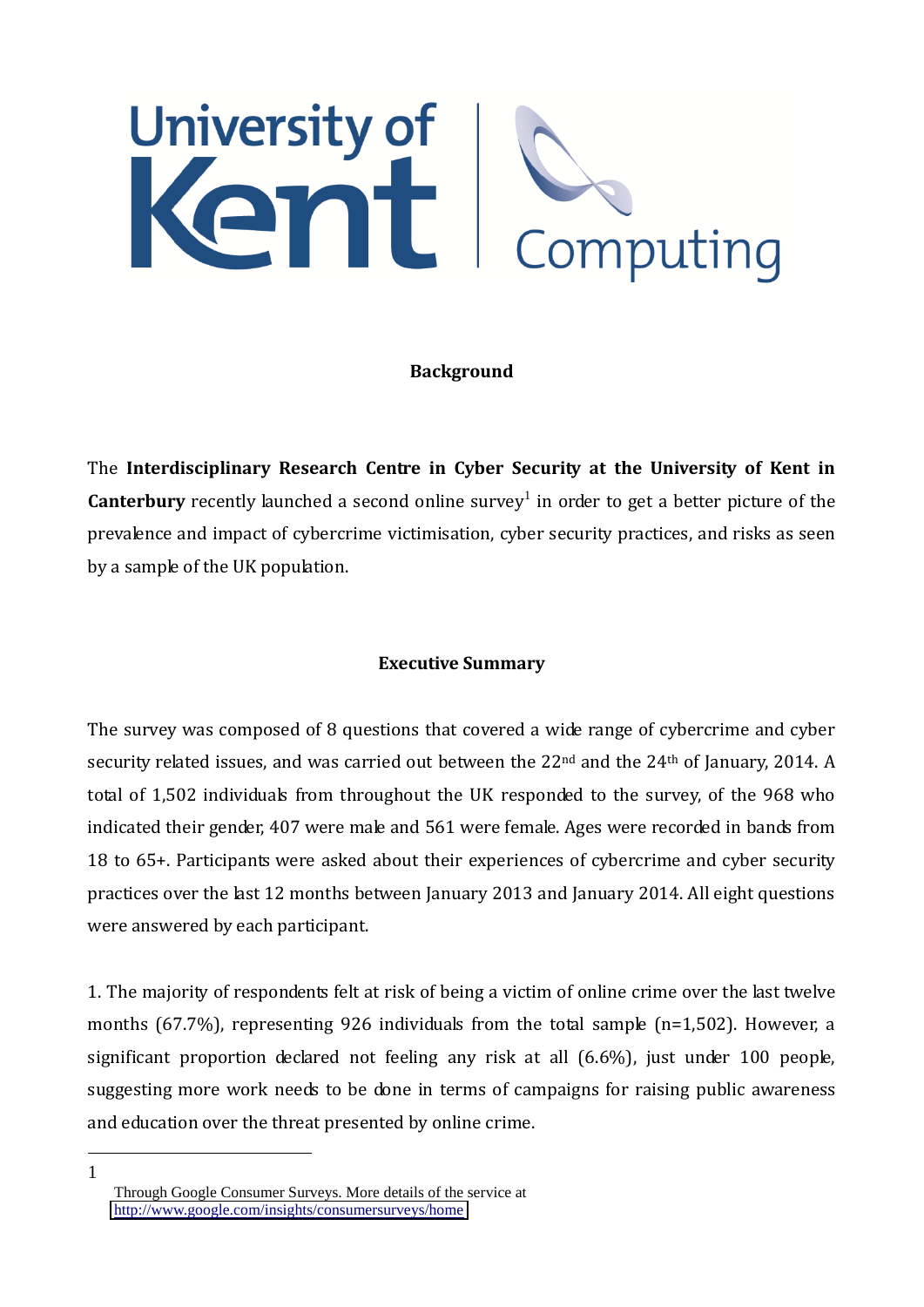2. Over a quarter of respondents reported being a victim of a cyber-dependent crime over the last twelve months (26%), representing around 390 individuals, and a proportion of them experienced multiple incidents. These findings suggest a relatively high prevalence, despite the wide availability of security software and well-known best practices.

3. Eleven percent of respondents affirmed being a victim of a cyber-enabled crime over the last twelve months, representing 165 individuals from the total sample (n=1,502). Worryingly, of these, 102 individuals reported being a victim of either online harassment/bullying (n=43), stalking (n=34) or online sexual offenses (n=25). Despite the seemingly small numbers, these figures appear comparatively high in relation to traditional crime rates (CSEW, 2013) and indicate the necessity for further research in this area.

4. Whilst the vast majority of respondents did not report any significant impact as a result of being a victim of cybercrime, psychological and/or emotional consequences of victimisation were the most common response given, selected by 82 individuals from the total sample (n=1,502). Very little research has been dedicated to the impact of cybercrime in the United Kingdom, in particular beyond financial losses. These findings suggest there are other noticeable effects from online crime, which require further research in order to understand how best to address the needs of victims.

5. Of those respondents who reported a cybercrime, the majority did it to a financial institution (5%) or their Internet Service Provider (3.8%). The least common avenue for reporting a crime was through official channels, such as Action Fraud (2.7%), and law enforcement agencies (3.5%). These troubling findings indicate a low level of awareness on how and whom to report experiences of cybercrime to, highlighting the sore need for increased awareness among the general population covering the different options for properly reporting a cybercrime.

6. Just under 13% of those respondents who did not report being a victim of cybercrime, chose not to because they thought it was a waste of their time or they did not know where to report the crime. These results suggest a lack of awareness of available support from law enforcement agencies.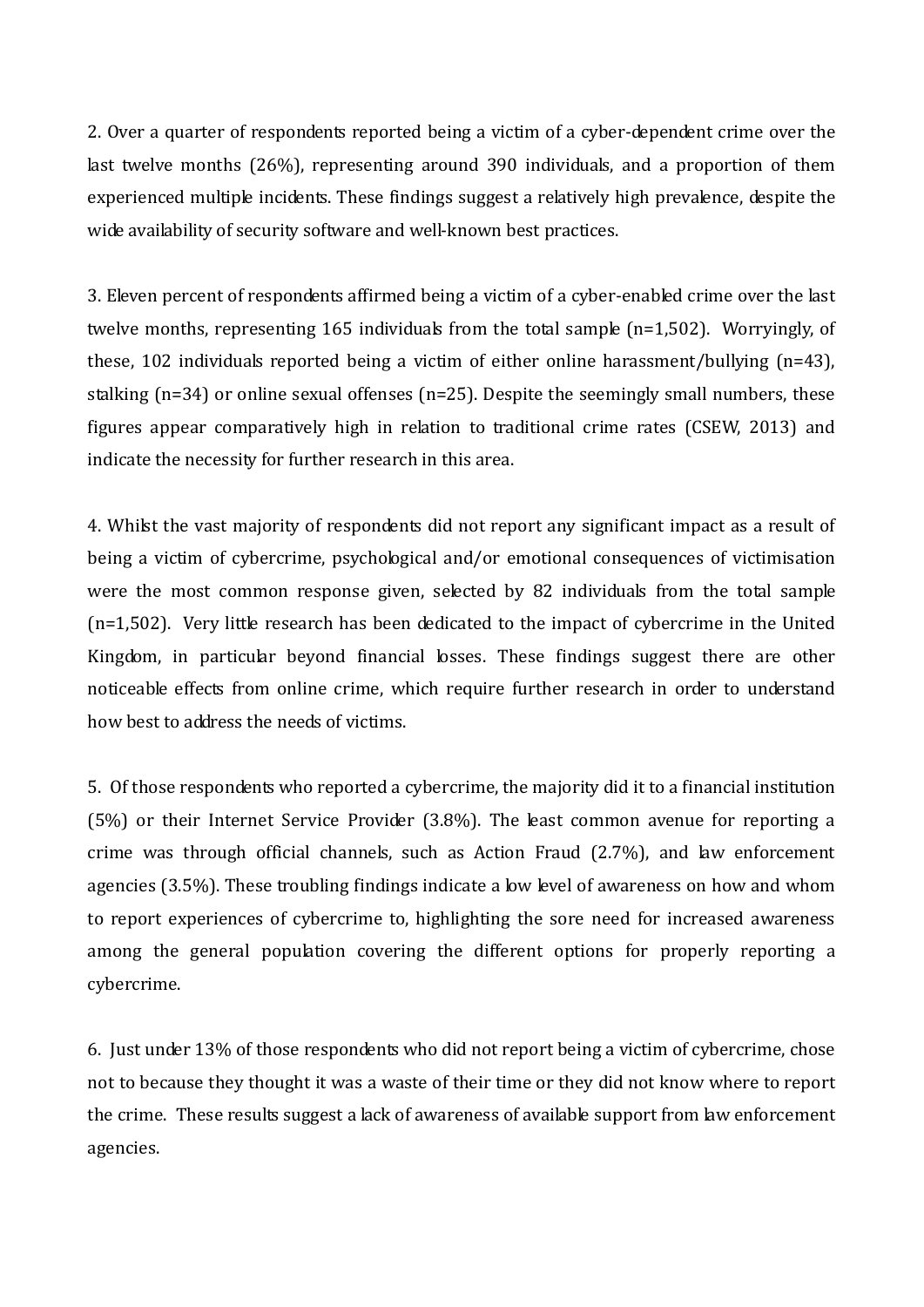7. The prevalence of the Cryptolocker ransomware (3.4%) seems much higher than expected. The proportion of Cryptolocker victims that claim to have agreed to pay the ransom to recover their files (41%) seems to be much larger than expected (3% was conjectured by Symantec, 0.4% by Dell SecureWorks).

#### **Detailed Main Findings**

In the following sections, we outline the preliminary findings from the survey by discussing the results of each of the questions. The full findings will be written up for publication in a peer reviewed journal in the coming months.

#### **Q1. To what extent do you feel at risk from cybercrime?**

The majority of respondents identified feeling at risk of being a victim of an online crime  $(67.7%)$ . Of these, 41.1% picked "I feel at risk, I am careful when online", 20.9% picked "I feel at risk, I'm very vigilant online" and 5.7% answered "I feel the risk is unbearably high", as shown in Figure 1.



**Figure 1.** Answers to *Q1: To what extent do you feel at risk from cybercrime?*

Surprisingly, around 6.6% of the respondents surveyed do not feel at risk online and have the impression they will not ever become a cybercrime victim, suggesting there is a lack of public awareness around the threat presented by cybercrime. More cyber security education and awareness would do these users well, as they are in all likelihood the ones that will engage in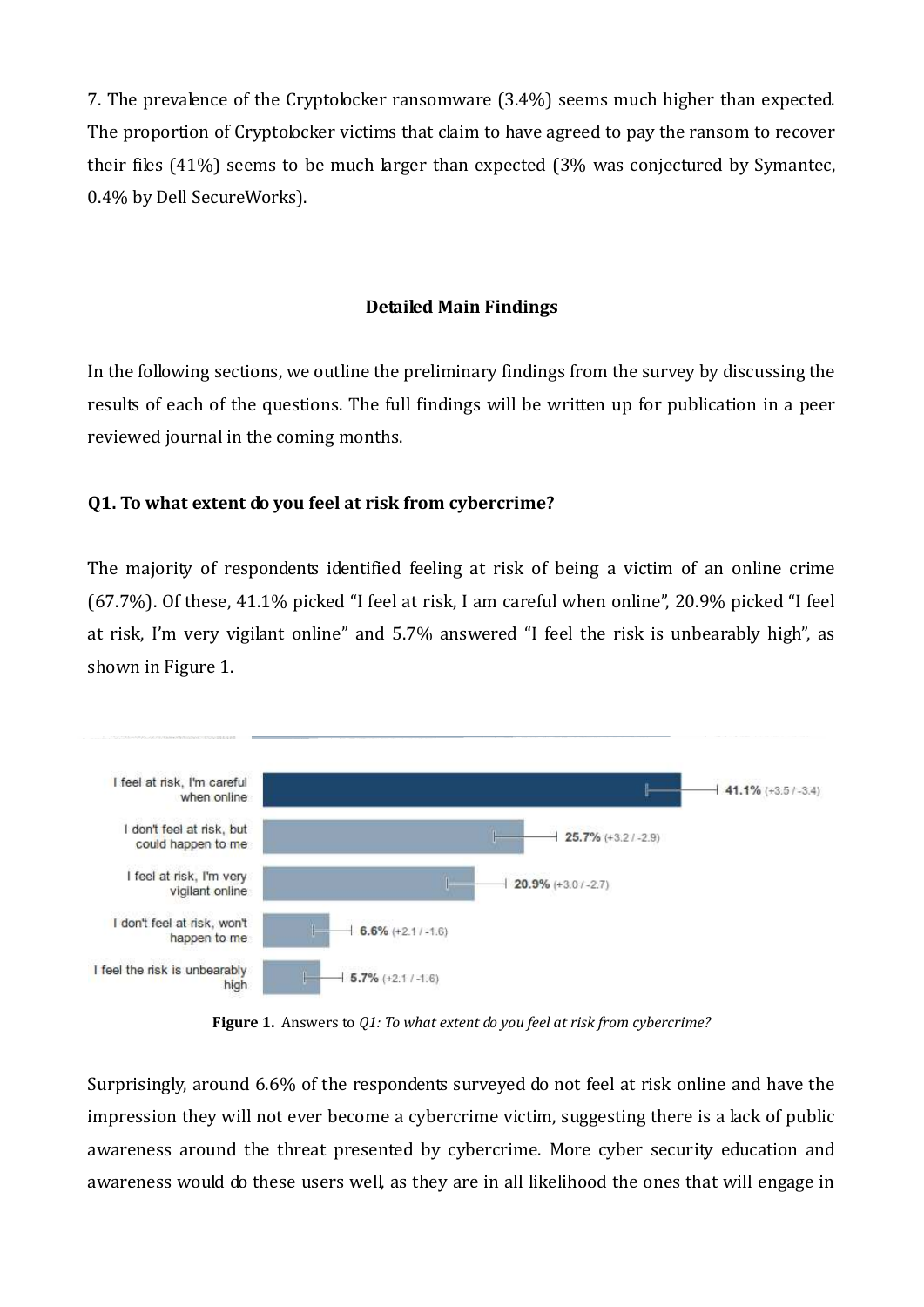the more risky online practices and easy targets for cyber criminals. There are notably more men than women in this category: 10.6% vs. 4.4%.

#### **Q2. Over the last 12 months, have you been a victim of a successful...?**

This question accepted multiple answers as outlined in Figure 2 and focused on cyberdependent crimes (e.g. hacking, viruses etc.). Over a quarter of respondents had been a victim of at least one of the listed cyber-dependent attacks over the last year (26%). Interestingly, a number of participants reported being victims of more than one cyber-attack. These findings suggest a relatively high prevalence of cyber-dependent crimes being committed, despite the wide availability of cyber security software and common industry practices. That offers a quite worrying perspective over the current threat that cyber-attacks represent for the average individual, especially serious and damaging ones like compromised email accounts, which is often the gateway to all online accounts, and online banking. We found a relatively high number of people affected by an online bank attack (3.9%) which could be potentially very costly. This data is shown in greater detail in Figure 2.

ULTIPLE ANSWE

**Figure 2.** Answers to 02: *Over the last 12 months, have you been a victim of a successful...?* 

Winner statistically significant. <sup>@</sup>  $-1$  74.0% (+2.2.1-2.3) None of the above Virus/Malware attack  $\leftarrow$  11.9% (+1.7 / -1.5) Phishing scam  $-1$  7.3% (+1.4 / -1.2) Online account attack (- $\pm$  6.2% (+1.3 / -1.1) email facebook etc.) Online banking attack  $\pm$  3.9% (+1.1 / -0.9) Denial of Service attack | | 1.7% (+0.8 / -0.5) **Answers Unduplicated reach** # of answers Online account attack (email, facebook, etc.) Phishing scam Virus/Malware attack 26.0% of respondents 5 Denial of Service attack Online banking attack Online account attack (email.facebook, etc.) Phishing scam 25.1% of respondents  $\overline{4}$ Virus/Malware attack Online banking attack Online account attack (email.facebook, etc.) Phishing scam<br>Phishing scam<br>Virus/Malware attack 22.0% of respondents 3 Phishing scam  $\overline{2}$ 17.2% of respondents Virus/Malware attack Virus/Malware attack 11.9% of respondents  $\overline{1}$ Response metrics Results table

Over the last 12 months, have you been a victim of a successful Results for all respondents. Weighted data unavailable for this view. (1502 responses) @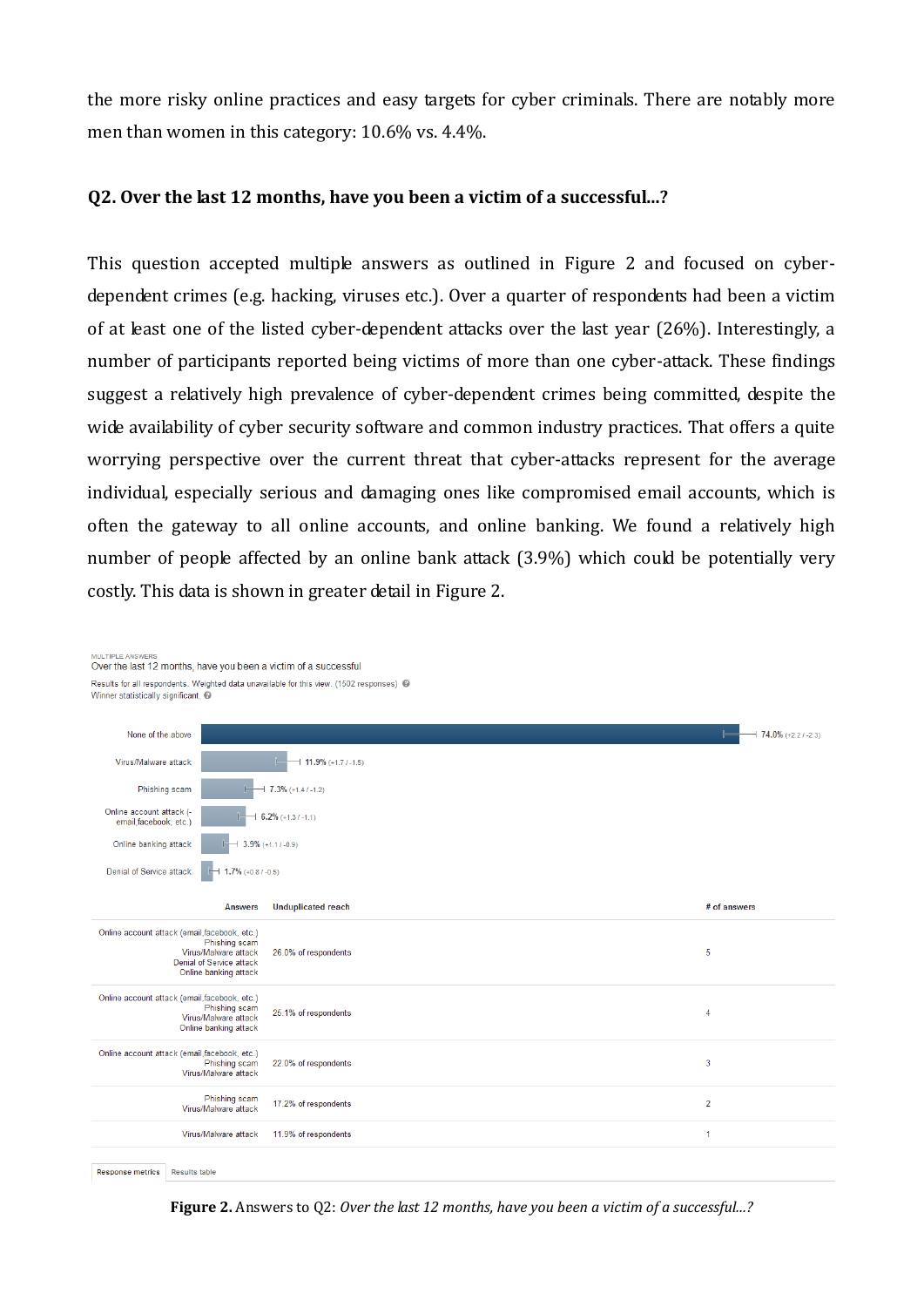#### Q3. Over the last 12 months, have you been a victim of...?

MULTIPLE ANSWERS

This question accepted multiple answers, as outlined in Figure 3 and focused on cyber-enabled crimes (e.g. fraud and theft, harassment/bullying, online stalking and online sexual offending). Just over four percent had recently been victims of online fraud or theft, very much in line with the 3.9% found in Q2 to have suffered an online banking attack.

Harassment and bullying seem to be quite common also, with around 2.9% of the respondents claiming they have been victimised in the last 12 months. A similar percentage (2.3%) were victims of online stalking. Approximately 1.7% had recently been victims of some sort of online sexual offence. Worryingly a number of respondents had been victims of multiple cyberenabled offences over the last year.

Despite the seemingly small numbers, these figures appear comparatively high compared to traditional crime rates (CSEW, 2013) and indicate the necessity for further research in this area. A diagram with the results can be seen in Figure 3.

| Over the last 12 months, have you been a victim of                                               |                                                                                                     |                        |
|--------------------------------------------------------------------------------------------------|-----------------------------------------------------------------------------------------------------|------------------------|
| Winner statistically significant. @                                                              | Results for all respondents. Weighted data unavailable for this view. (1502 responses) <sup>©</sup> |                        |
| None of the above                                                                                |                                                                                                     | $90.7\%$ (+1.4 / -1.6) |
| Online fraud or theft                                                                            | $4.1\%$ (+1.1 / -0.9)                                                                               |                        |
| Online haras-<br>sment/bullying                                                                  | $2.9\%$ (+1.0 / -0.7)                                                                               |                        |
| Online stalking                                                                                  | $2.3\%$ (+0.9 / -0.6)                                                                               |                        |
| Online sexual offences                                                                           | $\blacktriangleright$ 1.7% (+0.8 / -0.5)                                                            |                        |
|                                                                                                  |                                                                                                     |                        |
| <b>Answers</b>                                                                                   | <b>Unduplicated reach</b>                                                                           | # of answers           |
| Online fraud or theft<br>Online sexual offences<br>Online harassment/bullying<br>Online stalking | 9.3% of respondents                                                                                 | 4                      |
| Online fraud or theft<br>Online harassment/bullying<br>Online stalking                           | 8.1% of respondents                                                                                 | 3                      |
| Online fraud or theft<br>Online harassment/bullying                                              | 6.5% of respondents                                                                                 | $\overline{2}$         |

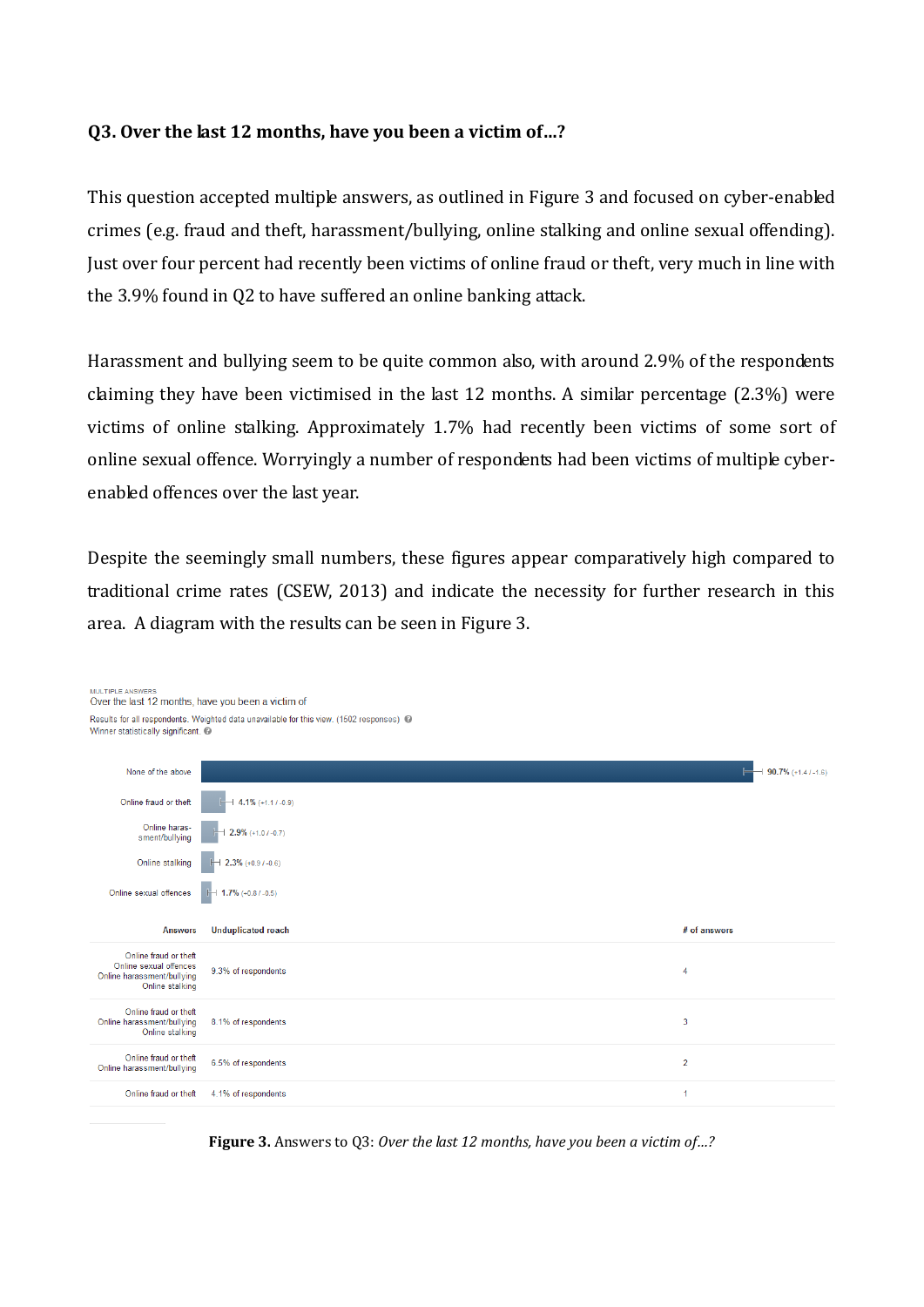# **Q4. What were the impacts from the online crime(s) you experienced over the last 12 months?**

Also multiple answers were possible for this question, where we tried to investigate the various impacts felt by the victims of cybercrime. The 87.4% who have felt no impact at all from cybercrime is substantially higher than the 74% on Q2, so it includes a significant number of cybercrime victims suffering no significant impact. The most frequent type of impact is of psychological or emotional nature (5.5%), closely followed by a relatively mild financial impact of less than £1,000 (around 4.7%). Loss of reputation was next (2.4%), this may relate to the incidence of harassment/bullying (2.9%) in Q3 but also to social media account takeovers.

Finally, 1% reported some sort of physical impact as a result of being a victim of cybercrime. Interestingly, around 1.9% of the respondents declared relatively heavy losses over £1,000 over the last 12 months. Dividing the financial loss in this way, instead of allowing for an open question was intentional, to avoid common biases expressed in recent publications<sup>2</sup>.

Although it is not possible to reliably extrapolate a global amount lost from the data, we can certainly conclude that having 1.9% of the respondents claiming to have lost more than £1,000 and 4.7% more than zero but less than £1,000 implies heavy losses for individuals across the country as a result of cybercrime.

It is worth noting that 1.2% of the respondents ticked both of the financial possibilities (under £1,000 and over £1,000). Whether this was due to error, exaggeration, or in reference to multiple incidents within the same 12 month period, we don't know; in any case we believe it is a very small percentage that doesn't affect the overall results or conclusions.

Whilst financial losses and loss of reputation are probably the most expected consequences of online crime, the survey suggests there are other important impacts on individuals (e.g. psychological, emotional and physical), which existing literature has paid little attention to so far and thus requires much closer attention in future research.

<u>.</u> 2

Sex, Lies and Cyber-Crime Surveys, by Dinei Florencio & Cormac Herley, in Bruce Schneier (ed.): "Economics of Information Security and Privacy III", Springer 2013. <http://research.microsoft.com/apps/pubs/default.aspx?id=149886>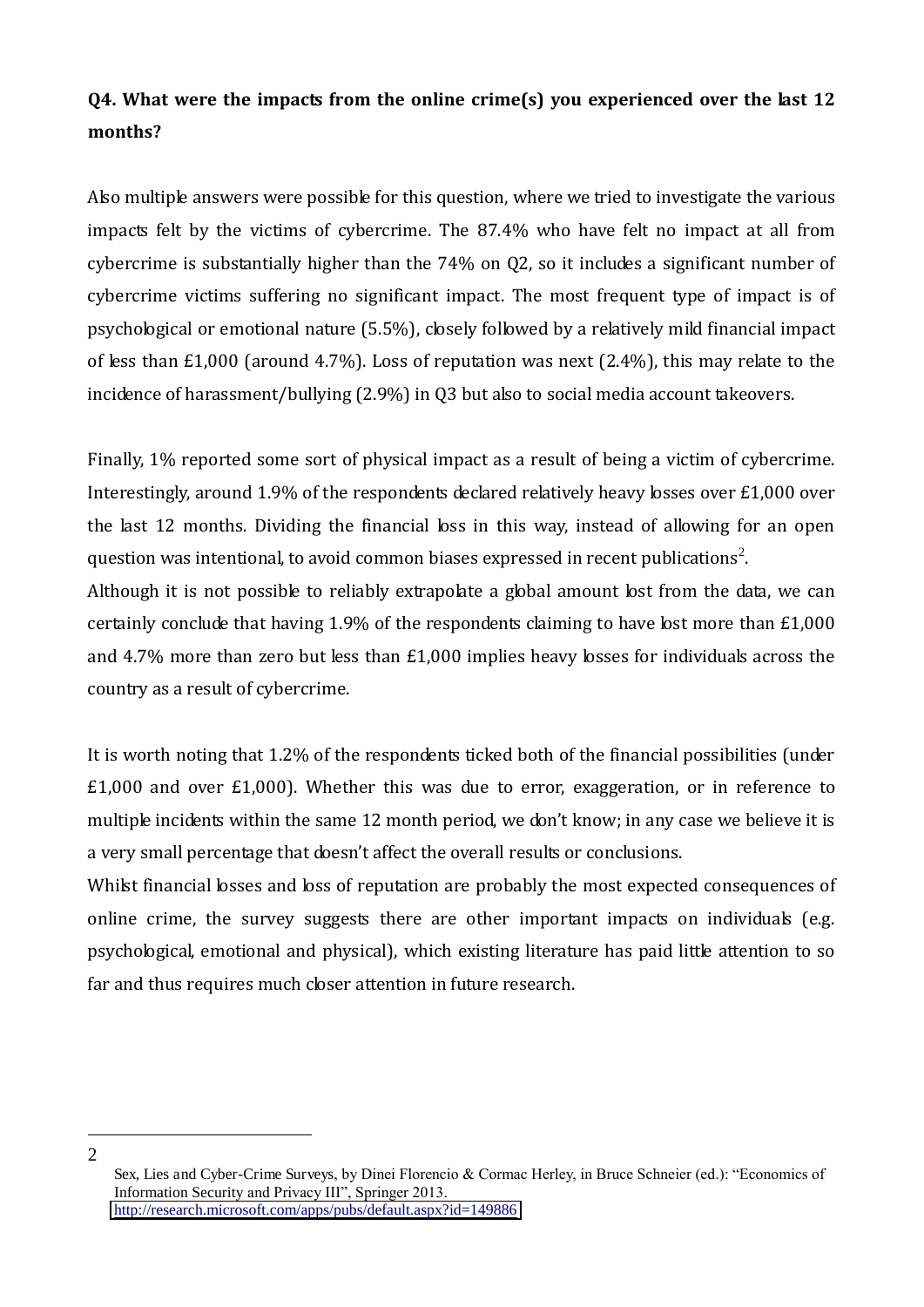**ALL TIPLE ANS** 

What were the impacts from the online crime(s) you experienced over the last 12 months?

Results for all respondents. Weighted data unavailable for this view. (1502 responses) @ Confidence too close to call.

| None of the above                                                                                  |                                  | $87.4\%$ (+1.6 / -1.8) |
|----------------------------------------------------------------------------------------------------|----------------------------------|------------------------|
| Psychological/Emotional                                                                            | $\rightarrow$ 5.5% (+1.3 / -1.0) |                        |
| Financial - under £1000                                                                            | $+4.7\%$ (+1.2 / -1.0)           |                        |
| Loss of reputation                                                                                 | $2.4\%$ (+0.9 / -0.7)            |                        |
| Financial - over £1000                                                                             | $+ 1.9\%$ (+0.8 / -0.6)          |                        |
| Physical                                                                                           | $\leftarrow$ 1.0% (+0.6 / -0.4)  |                        |
| <b>Answers</b>                                                                                     | <b>Unduplicated reach</b>        | # of answers           |
| Financial - under £1000<br>Financial - over £1000<br>Loss of reputation<br>Physical                | 12.6% of respondents             | 5                      |
| Psychological/Emotional                                                                            |                                  |                        |
| Financial - under £1000<br>Financial - over £1000<br>Loss of reputation<br>Psychological/Emotional | 12.1% of respondents             | 4                      |
| Financial - under £1000<br>Loss of reputation<br>Psychological/Emotional                           | 10.9% of respondents             | 3                      |
| Financial - under £1000<br>Psychological/Emotional                                                 | 9.5% of respondents              | $\overline{2}$         |

**Figure 4.** Answers to Q4: *What were the impacts from the online crime(s) you experienced over the last 12 months?*

#### **Q5. Who did you report the cybercrime to?**

Again, multiple answers were allowed to this question, as it is possible for a crime to be reported to multiple parties (e.g. bank and law enforcement). Most crimes were reported to the banks and other financial services (5%), which is hardly surprising as the large majority of them would likely involve illegally accessing the victim's bank accounts, transferring money, etc. and it seems natural to contact them first to try to stop these operations from being carried out. More surprising is that in second position came the victim's Internet Service Provider with 3.8%. One of the official avenues for reporting cybercrime, (e.g. Action Fraud) came last, with 2.7%, suggesting that awareness on how to properly report cybercrime is worryingly low.

Other law enforcement was picked by 3.5%, and the victim's computer security provider (antivirus vendor, etc.) by 3.1%, as shown in Figure 5. We aim to take a closer look to how this relates to successful virus attacks (Q2) and antivirus usage (Q8), and how many of the respondents choosing "None of the above" did experience a cybercrime of some sort  $-$  this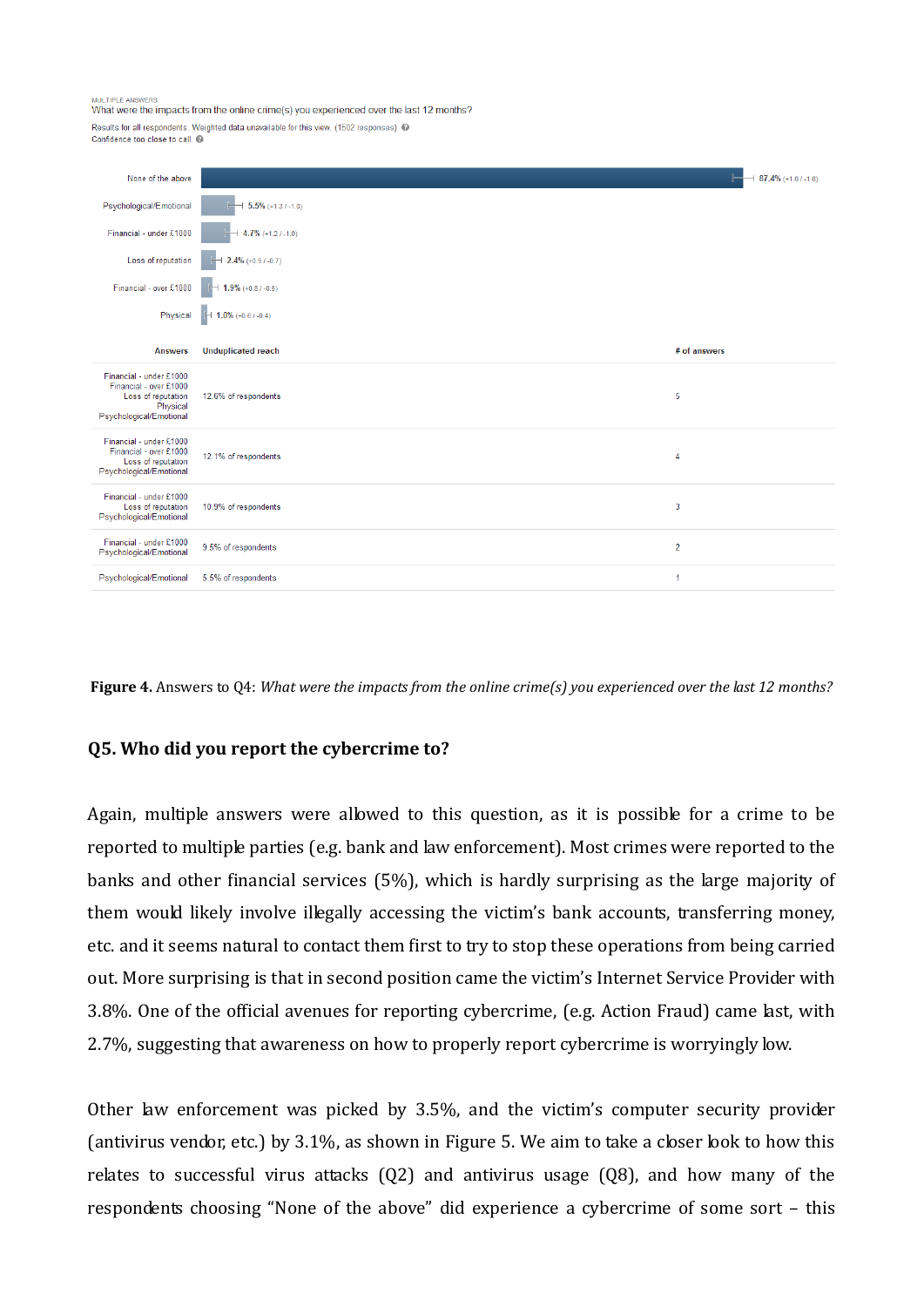#### should be well over 10% already based on Q2 results.

| MULTIPLE ANSWERS<br>Who did you report the cyber crime to?                                                                                                         |                                                                                          |                        |
|--------------------------------------------------------------------------------------------------------------------------------------------------------------------|------------------------------------------------------------------------------------------|------------------------|
| Confidence too close to call. @                                                                                                                                    | Results for all respondents. Weighted data unavailable for this view. (1502 responses) @ |                        |
|                                                                                                                                                                    |                                                                                          |                        |
| None of the above                                                                                                                                                  |                                                                                          | $84.9\%$ (+1.7 / -1.9) |
| Financial services (bank,<br>$etc.$ )                                                                                                                              | $\pm 5.0\%$ (+1.2 / -1.0)                                                                |                        |
| Your internet service<br>provider                                                                                                                                  | $3.8\%$ (+1.1 / -0.9)                                                                    |                        |
| Other law enforcement<br>(e.g. police)                                                                                                                             | $3.5\%$ (+1.1 / -0.8)                                                                    |                        |
| Your computer security<br>provider                                                                                                                                 | $3.1\%$ (+1.0 / -0.8)                                                                    |                        |
| <b>Action Fraud</b>                                                                                                                                                | $2.7\%$ (+0.9 / -0.7)                                                                    |                        |
|                                                                                                                                                                    |                                                                                          |                        |
| <b>Answers</b>                                                                                                                                                     | <b>Unduplicated reach</b>                                                                | # of answers           |
| <b>Action Fraud</b><br>Other law enforcement (e.g. police)<br>Financial services (bank, etc.)<br>Your internet service provider<br>Your computer security provider | 15.1% of respondents                                                                     | 5                      |
| <b>Action Fraud</b><br>Other law enforcement (e.g. police)<br>Financial services (bank, etc.)<br>Your internet service provider                                    | 13.1% of respondents                                                                     | 4                      |
| Other law enforcement (e.g. police)<br>Financial services (bank, etc.)<br>Your internet service provider                                                           | 11.1% of respondents                                                                     | 3                      |
| Financial services (bank, etc.)<br>Your internet service provider                                                                                                  | 8.4% of respondents                                                                      | $\overline{2}$         |

**Figure 5.** Answers to Q5: *Who did you report the cybercrime to?*

#### **Q6. If you did not report a cybercrime, what was your main reason?**

This question aimed to gain an understanding of why individuals may fail to report a cybercrime. Some of the recent press discussion on overall crime figures referred to the reporting rate of cybercrime.

The most relevant finding (see Figure 6) probably was to find a relatively high percentage of people thinking that reporting was a waste of time (7.6% overall, but especially men at 9.6%) or not knowing who or how to report it (5.1%).

These results suggest a lack of awareness of available support from law enforcement agencies regarding cybercrime and what they could do to get help. More information and investment in awareness campaigns could be a way to address this in the future.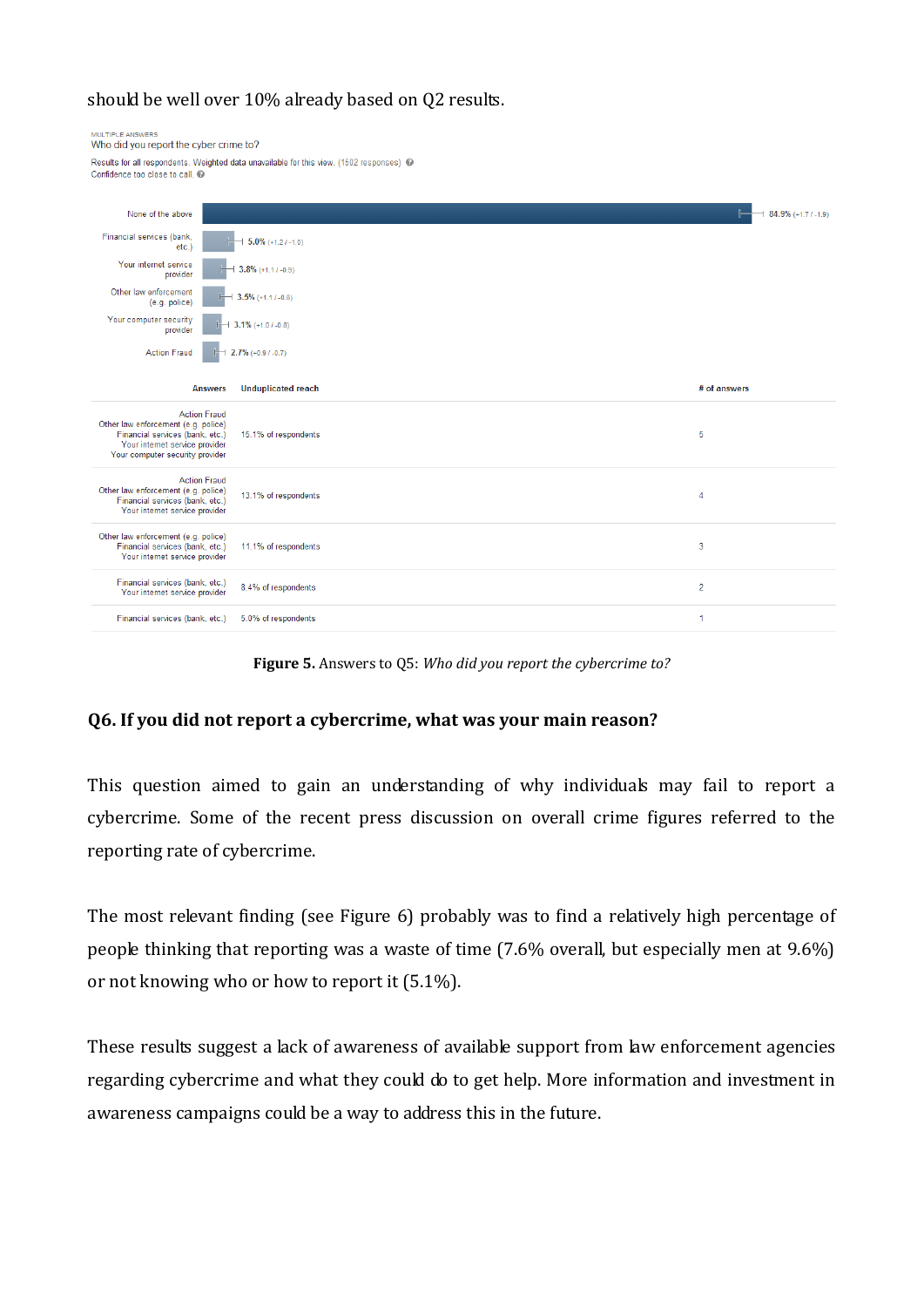**CINOLE ANOWER** 

If you did not report a cyber crime, what was your main reason?

Results for respondents with demographics. Weighted by Gender, State. (964 responses) @ Winner statistically significant.



**Figure 6.** Answers to Q6: *If you did not report a cybercrime, what was your main reason?*

# **Q7. Have you ever been affected by CryptoLocker, or other similar malware or virus demanding a ransom?**

In this question, we tried to ascertain the prevalence of a recent and quite dangerous strand of malware called CryptoLocker<sup>3</sup>, which encrypts data files in victim's systems, and asks for a ransom to recover them. General knowledge about the prevalence and success of this (and similar) ransomware is very limited, so a better understanding of how many people were infected and paid, and whether they were able to recover their files is interesting and quite a hot topic at the present time.

The findings of this question are quite remarkable and defy previous estimations of prevalence and success by a large margin, sometimes tenfold. Of course we have to be cautious about the validity of the results shown here, for a number of reasons like the size and the bias of the sampled population and possibly others. Taking that (and its reflection in the relatively wide confidence intervals on some of these answers) into account, some figures are still remarkably high when compared with previous estimates.

It is surprising that approx. 9.7% of the respondents claim to have been victims of some sort of ransomware. This figure is at least twice as high as the one we were expecting, judging from the scarce and quite speculative previous literature. Most of the ransomware victims seemed to have chosen not to pay the ransom, but a very high percentage of them indeed complied and sent the money to the cyber criminals. This percentage seems to be around 41% for

<sup>&</sup>lt;u>.</u> 3

National Crime Agency (NCA) alert - Mass ransomware spamming event targeting UK computer users. 15 Nov. 2013<http://www.nationalcrimeagency.gov.uk/news/256-alert-mass-spamming-event-targeting-uk-computer-users>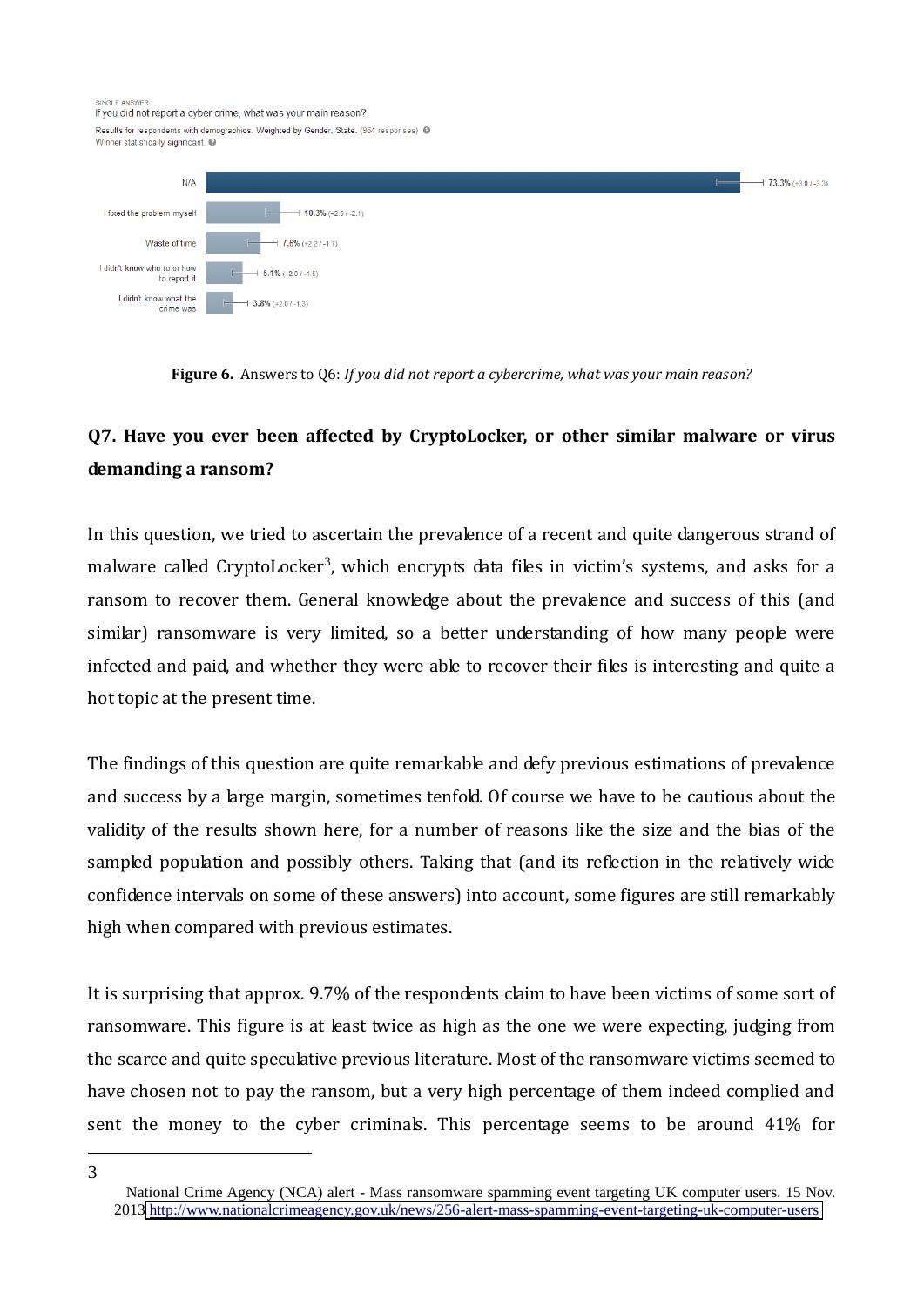CryptoLocker and approx. 30% for other strands of ransomware (Icepol/Reveton, and many others). This is at least 10 times more than the last previous estimation by Symantec<sup>4</sup> of around a 3% of paying victims (a previous one by the Dell SecureWorks CTU research team<sup>5</sup> put this figure at 0.4%).

If this were true and other researchers' findings corroborate this figure in the future, it shows a lack of success of the multiple public calls discouraging victims to pay the ransom, and would explain the enormous success of this particular ransomware (from the criminals' point of view, of course) and why copycats are rapidly emerging. Finally, both the prevalence of Cryptolocker (at around 3.4%) and that of other ransomware (6.4%) are much higher than expected.



**Figure 7a.** Answers of *No, never* to Q7, sorted by sex

A curious insight (shown in Figure 7a.) into this question is that it seems that women are less affected by this kind of malware, as they significantly picked the answer *No, never* more than men. This may or may not be a particularity of CryptoLocker and other ransomware.

In fact, we have reasons to believe this would most likely happen with any other malware infection as women in general probably engage in less risky practices, and use security measures more frequently. Scotland seems to have been less affected by these ransomware strands than the UK average. For more on this, see Figure 7b and further discussion on the results of Q8.

<sup>&</sup>lt;u>.</u> 4

Ferguson, D. (2013, October 18) CryptoLocker Attacks That Hold Your Computer to Ransom. Retrieved Feb. 7, 2014, from<http://www.theguardian.com/money/2013/oct/19/cryptolocker-attacks-computer-ransomeware>

<sup>5</sup> 

<http://www.secureworks.com/cyber-threat-intelligence/threats/cryptolocker-ransomware/>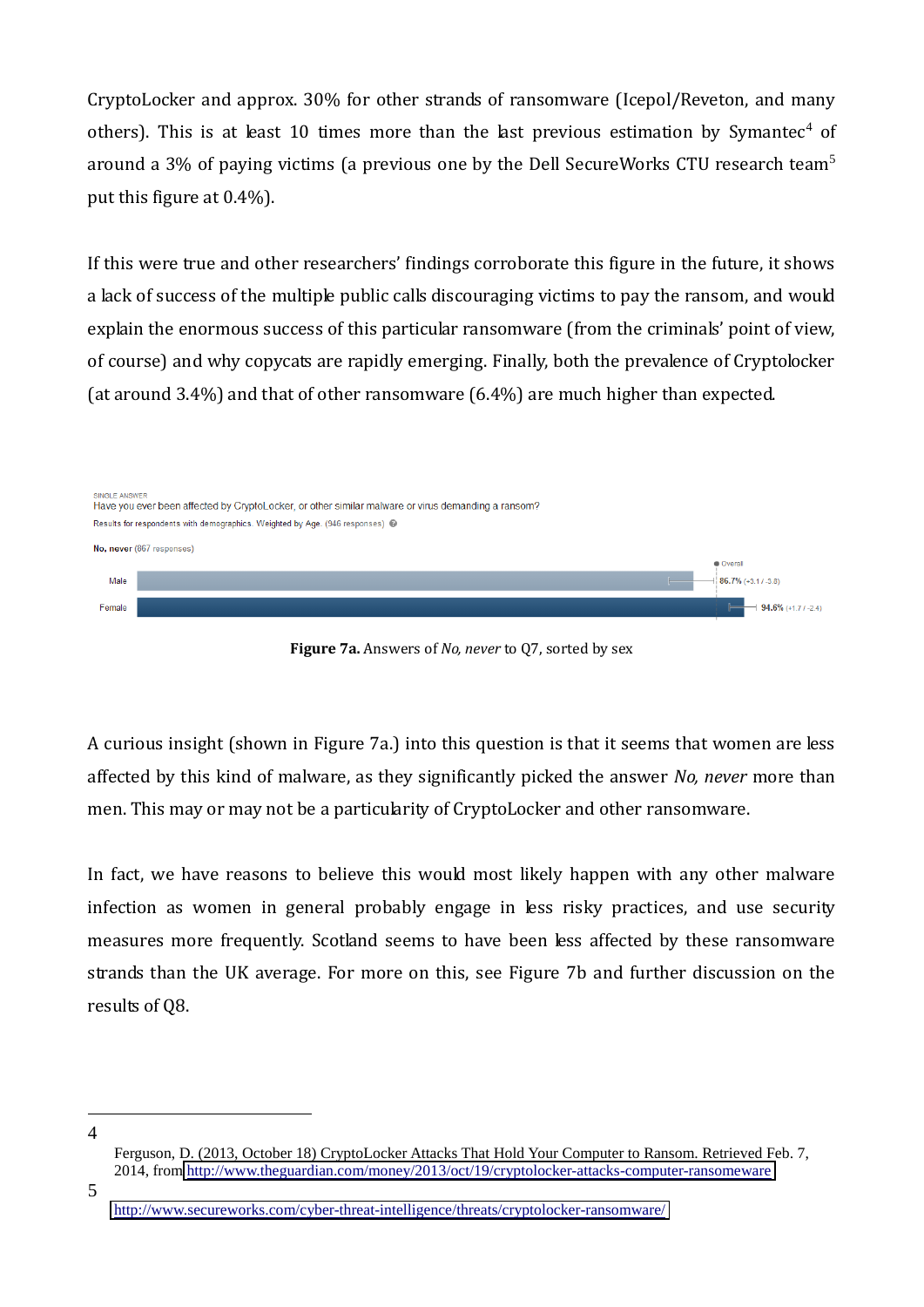**NOLE ANOWER** 

Have you ever been affected by Cryptol ocker, or other similar malware or virus demanding a ransom? Results for respondents with demographics. Weighted by Gender, State. (964 responses) @ Winner statistically significant. @



**Figure 7b.** Answers to Q7: *Have you even been affected by CryptoLocker, or other similar malware or virus demanding a ransom?*

# **Q8. What measures have you taken to improve your online security over the last 12 months?**

In this question, we aimed at understanding better what security measures respondents had put in place to increase their security over the last year. Multiple answers were again allowed to this question, as multiple measures can be used simultaneously.

Most used an up-to-date antivirus software (48.5%) or a firewall (36.2%) and a sizeable proportion used different passwords for different sites (33.8%) or changed them regularly (28.6%). It is particularly interesting that 8.3% decided to reduce their online banking and shopping activity in response to the threat of cybercrime.



Worryingly enough, a 28.2% of the respondents did not engage in any of these security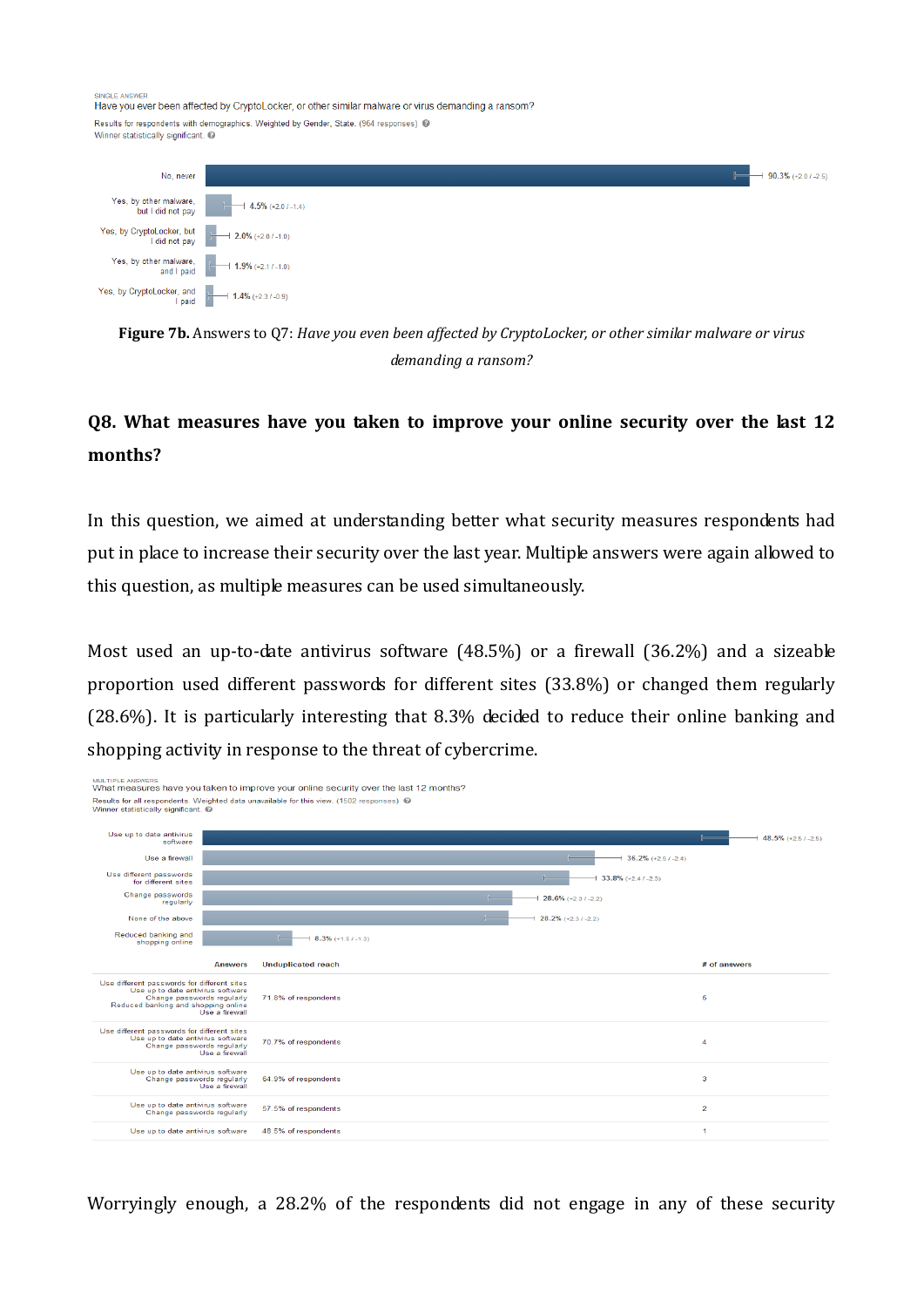practices. Again, perhaps a case for furthering wider education in the matter.

The direct analysis of Q8 results by age, gender, and region led to a number of interesting insights. For example, it seems that the usage of antivirus steadily increases with age in the UK:



This, on the other hand, is less clear over the use of a firewall (where 65+ seem less inclined to use it than people in the 55-64 band) and this or a similar pattern is common to other security measures like changing passwords regularly.

Additionally, and across almost all categories, it seems women take less risk and adopt better security practices than men. As an example, let's see what happens with regularly changing passwords:



But this also happens in the usage of antivirus software, firewalls, password management, and even with reducing shopping and banking online.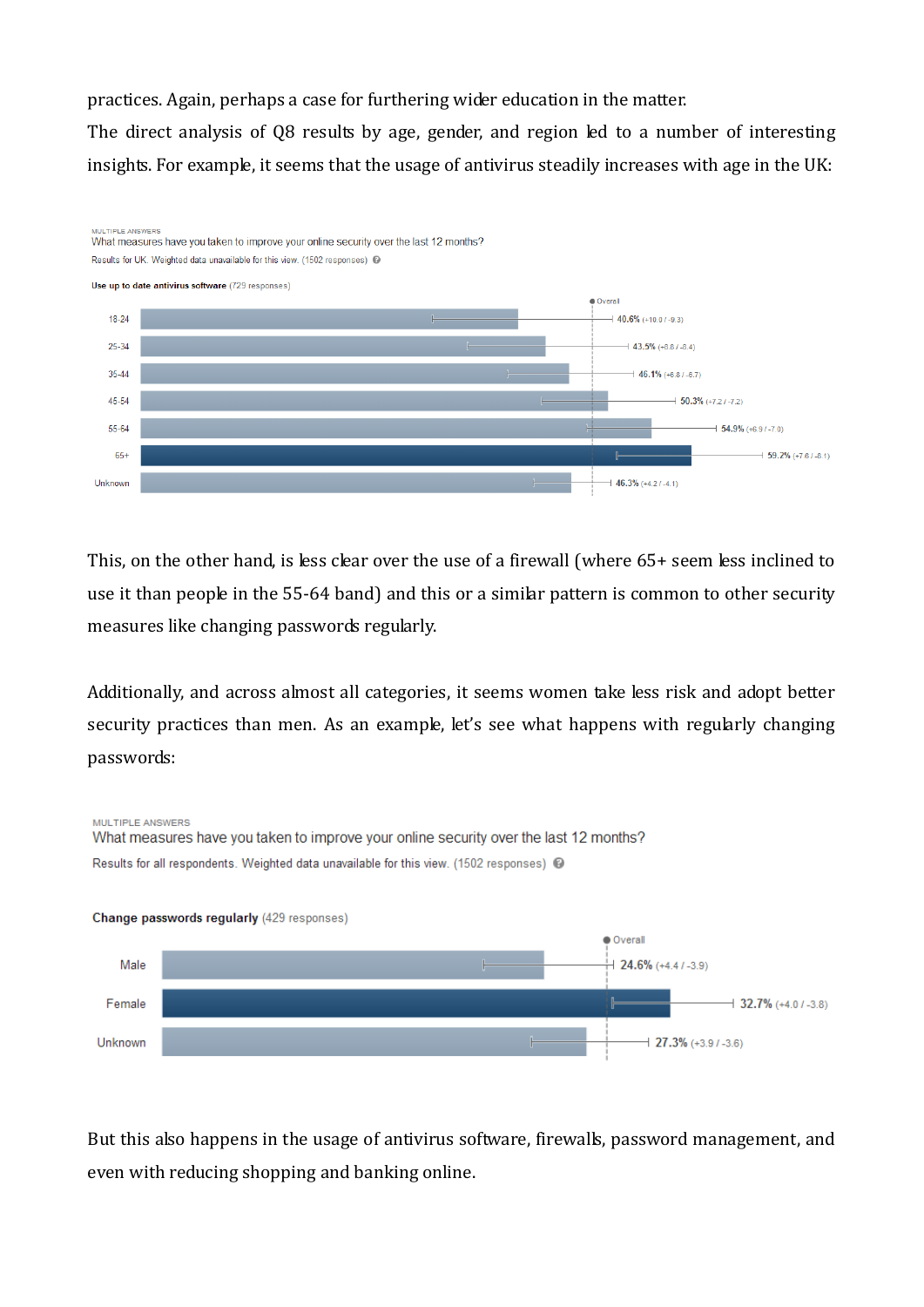# It also looks like Scotland has the best security practices across all of the UK. This is clear in a number of cases, but let's focus on just two examples:

MULTIPLE ANSWERS What measures have you taken to improve your online security over the last 12 months? Results for UK. Weighted data unavailable for this view. (1502 responses) <sup>@</sup>

Use a firewall (543 responses)



MULTIPLE ANSWERS

What measures have you taken to improve your online security over the last 12 months? Results for UK. Weighted data unavailable for this view. (1502 responses) @



The same holds for Scotland on the use of up to date virus protection, etc.

#### **Cautionary Note**

The relatively small size of this survey means that any extrapolation from these figures to total numbers of British citizens affected, total amounts of money lost, etc. are unlikely to represent the true national picture and should be approached extremely cautiously and conservatively.

#### **Authors**

**Dr. Julio Hernandez-Castro** and **Dr. Eerke Boiten**, of the School of Computing of the University of Kent, are the main authors of this survey and the accompanying documentation.